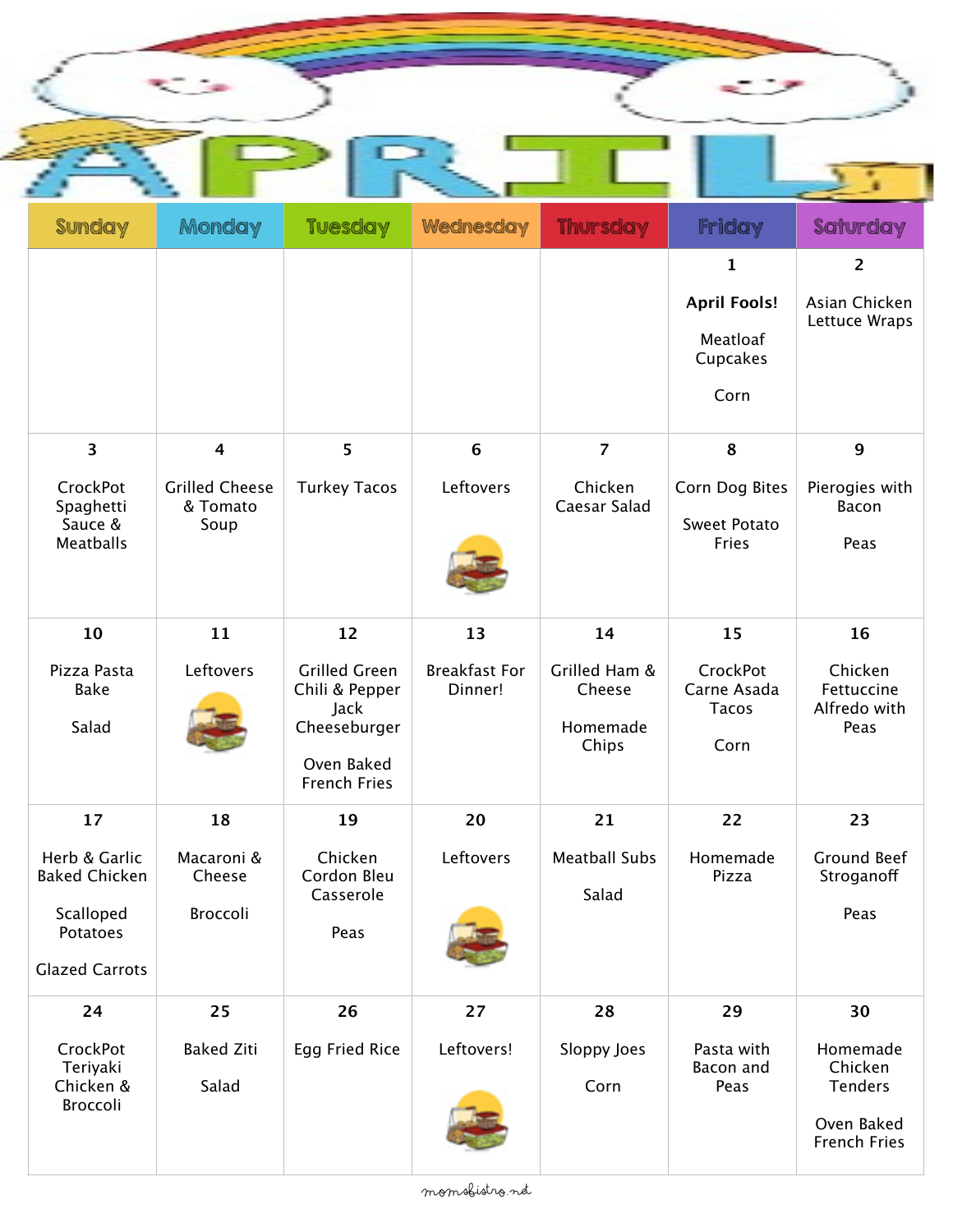## April 2016 Grocery List

| Produce                   | Grocery                                                                                       | Dairy                       | <b>Meat &amp; Poultry</b> |  |
|---------------------------|-----------------------------------------------------------------------------------------------|-----------------------------|---------------------------|--|
| 10 lbs potatoes           | 3, 28 oz crushed tomatoes                                                                     | 2 dozen eggs                | 5 lbs ground beef         |  |
| 3 heads garlic            | 2, 28 oz tomato puree                                                                         | 1, 32 oz whole milk ricotta | 1 lb ground turkey        |  |
| 1 bunch basil             | 4, 28 oz tomato sauce                                                                         | 1, 15 oz whole milk ricotta | 1 pkg hot dogs            |  |
| 5 lbs onions              | 1 loaf bread                                                                                  | 32 oz shredded mozzarella   | 1 whole chicken           |  |
| 2 zucchini                | taco shells                                                                                   | parmesan cheese             | 1 chuck roast             |  |
| 4 jalapeños               | 1 can pinto or black beans                                                                    | American cheese             | pepperoni                 |  |
| 3 limes                   | 1, 16 oz velveeta                                                                             | 16 oz shredded cheddar      | 5 lbs chicken breast      |  |
| 1 bunch cilantro          | fettuccine                                                                                    | 1 qt half and half          | 2, 20 oz bacon            |  |
| 2 bunches parsley         | yeast                                                                                         | 1 pt whipping cream         |                           |  |
| 3 green chilies (anaheim) | 1 can chipotle in adobo                                                                       | queso fresco                |                           |  |
| 1 head broccoli           | corn tortillas                                                                                | sour cream                  | Deli                      |  |
| 2 lbs carrots             | 2 pkg hamburger buns                                                                          |                             | 1/4 lb pepper jack cheese |  |
| 1 head butter lettuce     | bbq sauce                                                                                     |                             | 1/4 lb swiss cheese       |  |
| 1 head romaine lettuce    | flour tortillas                                                                               |                             | 1/4 lb thin sliced ham    |  |
| 1 bunch green onions      | Asian salad dressing                                                                          |                             | 1/4 lb American cheese    |  |
| 2 bell peppers            | 1, 16 oz sweet chili sauce                                                                    |                             |                           |  |
| 2 bags salad mix          | 2, 32 oz chicken broth                                                                        |                             |                           |  |
| spinach, optional         | 2, 15 oz petite diced<br>tomatoes                                                             |                             | <b>Bulk &amp; Frozen</b>  |  |
| roma tomatoes             | egg noodles                                                                                   |                             | 1, 32 oz corn             |  |
|                           |                                                                                               |                             | $1,32$ oz peas            |  |
|                           |                                                                                               |                             | 1 lb rice                 |  |
|                           |                                                                                               |                             | pierogies                 |  |
|                           |                                                                                               |                             | 1, 10 oz peas and carrots |  |
|                           |                                                                                               |                             | 1, 16 oz broccoli         |  |
|                           |                                                                                               |                             |                           |  |
|                           |                                                                                               |                             |                           |  |
| <b>Freebies</b>           | herbs & spices, flour, sugar bread crumbs, condiments, soy sauce, vinegars, olive oil, butter |                             |                           |  |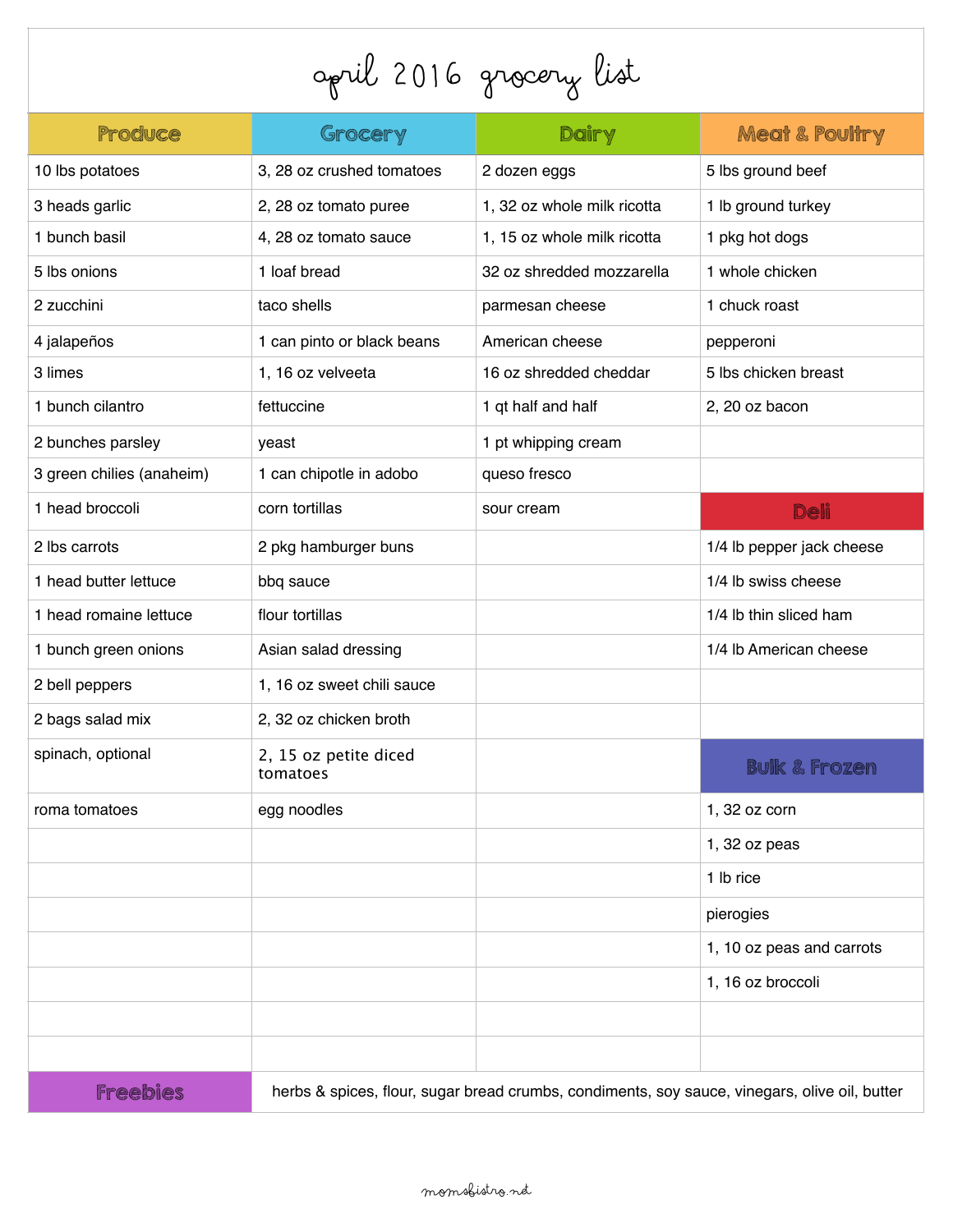

April 1 - 9, 2016

**Friday, April 1**  Meatloaf Cupcakes with Mashed Potato Icing Corn **Saturday, April 2**  Asian Chicken Lettuce Wraps **Sunday, April 3**  CrockPot Spaghetti Sauce and Meatballs \* Split leftover spaghetti sauce into 3 separate containers for Baked Ziti, Pizza Pasta Bake and Meatball Subs and Homemade Pizza later in the month \* **Think Ahead!** Make the Baked Ziti and Pizza Pasta Bake for quick dinners later in the month **Monday, April 4**  Grilled Cheese and Tomato Soup **Tuesday, April 5**  Turkey Tacos **Wednesday, April 6 Leftovers Thursday, April 7**  Chicken Caesar Salad **Friday, April 8**  Corn Dog Bites and Sweet Potato Fries **Saturday, April 9** 

Pierogies with Bacon

grocery list

| Produce                          | Grocery                                                                                        | Dairy            | <b>Meat &amp; Poultry</b> |  |
|----------------------------------|------------------------------------------------------------------------------------------------|------------------|---------------------------|--|
| 3-4 onions, 1 bunch green onions | crushed tomatoes                                                                               | eggs             | 2 lbs ground beef         |  |
| 1 head garlic                    | tomato puree                                                                                   | parmesan cheese  | ground turkey             |  |
| butter lettuce                   | tomato sauce                                                                                   | shredded cheddar | 2 lbs chicken breast      |  |
| carrots                          | bread                                                                                          | cream            | hot dogs                  |  |
| zucchini                         | Asian salad dressing                                                                           | butter           | bacon                     |  |
| spinach, optional                | sweet chili sauce                                                                              |                  |                           |  |
| romaine lettuce                  | diced tomatoes                                                                                 |                  | <b>Bulk &amp; Frozen</b>  |  |
| sweet potatoes                   | taco shells                                                                                    |                  | American cheese           |  |
| basil                            | black or pinto beans                                                                           |                  | pierogies                 |  |
| jalapeño                         | spaghetti                                                                                      |                  |                           |  |
| lime                             |                                                                                                |                  |                           |  |
| 1 bunch cilantro                 |                                                                                                |                  |                           |  |
| roma tomatoes                    |                                                                                                |                  |                           |  |
| 2 lbs potatoes                   |                                                                                                |                  |                           |  |
| <b>Pantry Items</b>              | herbs & spices, flour, sugar, bread crumbs, condiments, soy sauce, vinegars, olive oil, butter |                  |                           |  |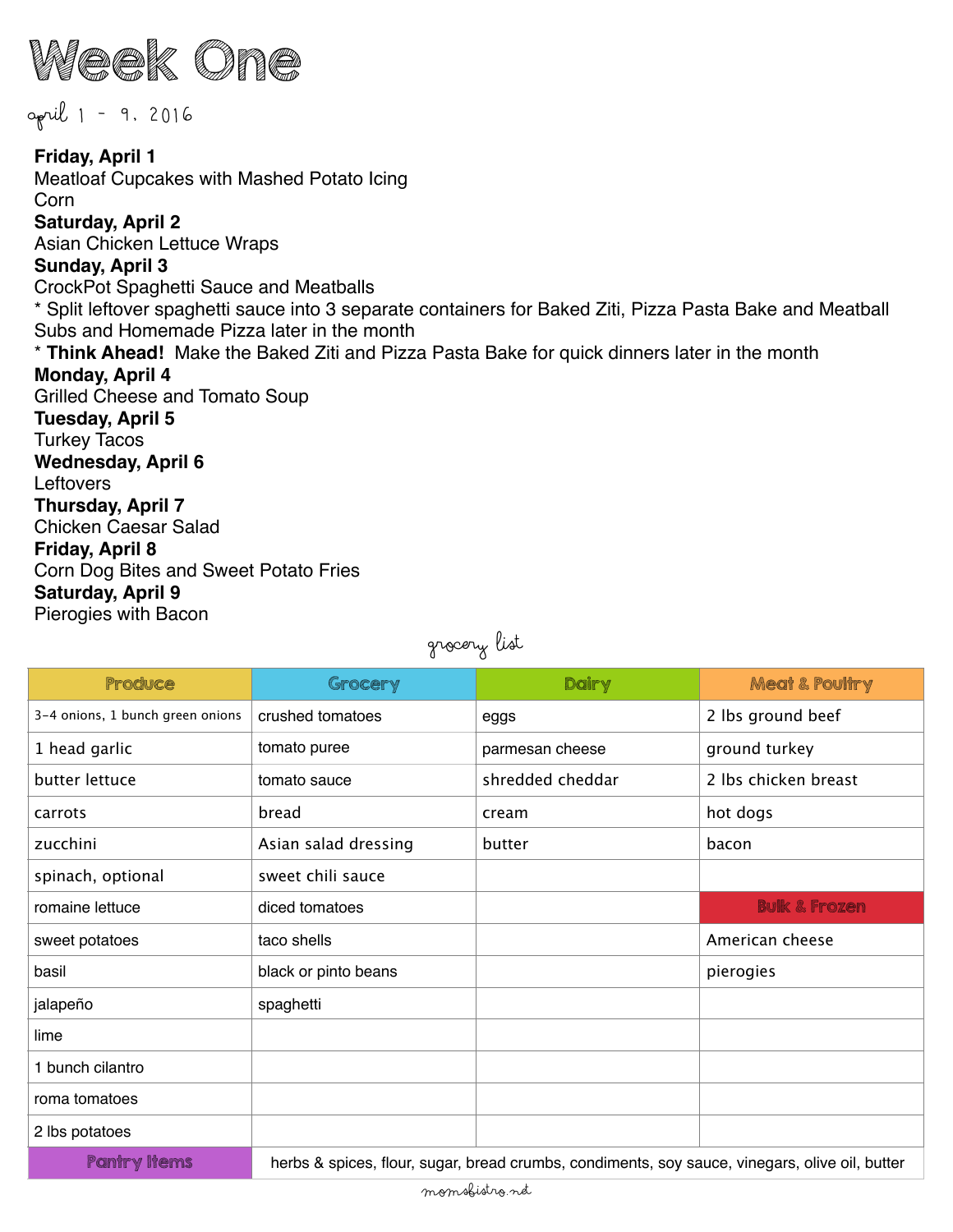

## April 10 - 16, 2016

**Sunday, April 10**  Pizza Pasta Bake Salad **Monday, April 11 Leftovers Tuesday, April 12** Grilled Green Chili and Pepper Jack Cheeseburger - NEW! Oven Baked French Fries **Wednesday, April 13**  Breakfast for Dinner! \* I have included bacon and eggs in the grocery list. **Thursday, April 14**  Grilled Ham and Cheese with Homemade Potato Chips - NEW! **Friday, April 15**  CrockPot Carne Asada Tacos - NEW! Corn **Saturday, April 16**  Chicken Fettuccine Alfredo with Peas - NEW

| Produce                  | Grocery                                                                                        | Dairy                  | <b>Meat &amp; Poultry</b> |  |
|--------------------------|------------------------------------------------------------------------------------------------|------------------------|---------------------------|--|
| garlic                   | corn tortillas                                                                                 | parmesan cheese - LOTS | pepperoni                 |  |
| 2 green chiles (anaheim) | penne pasta                                                                                    | mozzarella cheese      | 1 lb ground beef          |  |
| 4 lbs potatoes           | hamburger buns                                                                                 | 15 oz ricotta cheese   | 1 lb chicken breast       |  |
| 1 bunch cilantro         | bread                                                                                          | queso fresco           | chuck roast               |  |
| 3 limes                  | fettuccine                                                                                     | heavy whipping cream   | bacon                     |  |
| 1 bag salad              |                                                                                                | butter                 |                           |  |
| 2 onions                 |                                                                                                | eggs                   | <b>Bulk &amp; Frozen</b>  |  |
| 3 jalapeńos              |                                                                                                |                        | 1/4 lb American cheese    |  |
| roma tomatoes            |                                                                                                |                        | 1/4 lb pepper jack cheese |  |
|                          |                                                                                                |                        |                           |  |
|                          |                                                                                                |                        |                           |  |
|                          |                                                                                                |                        |                           |  |
|                          |                                                                                                |                        |                           |  |
| <b>Pantry Items</b>      | herbs & spices, flour, sugar, bread crumbs, condiments, soy sauce, vinegars, olive oil, butter |                        |                           |  |

grocery list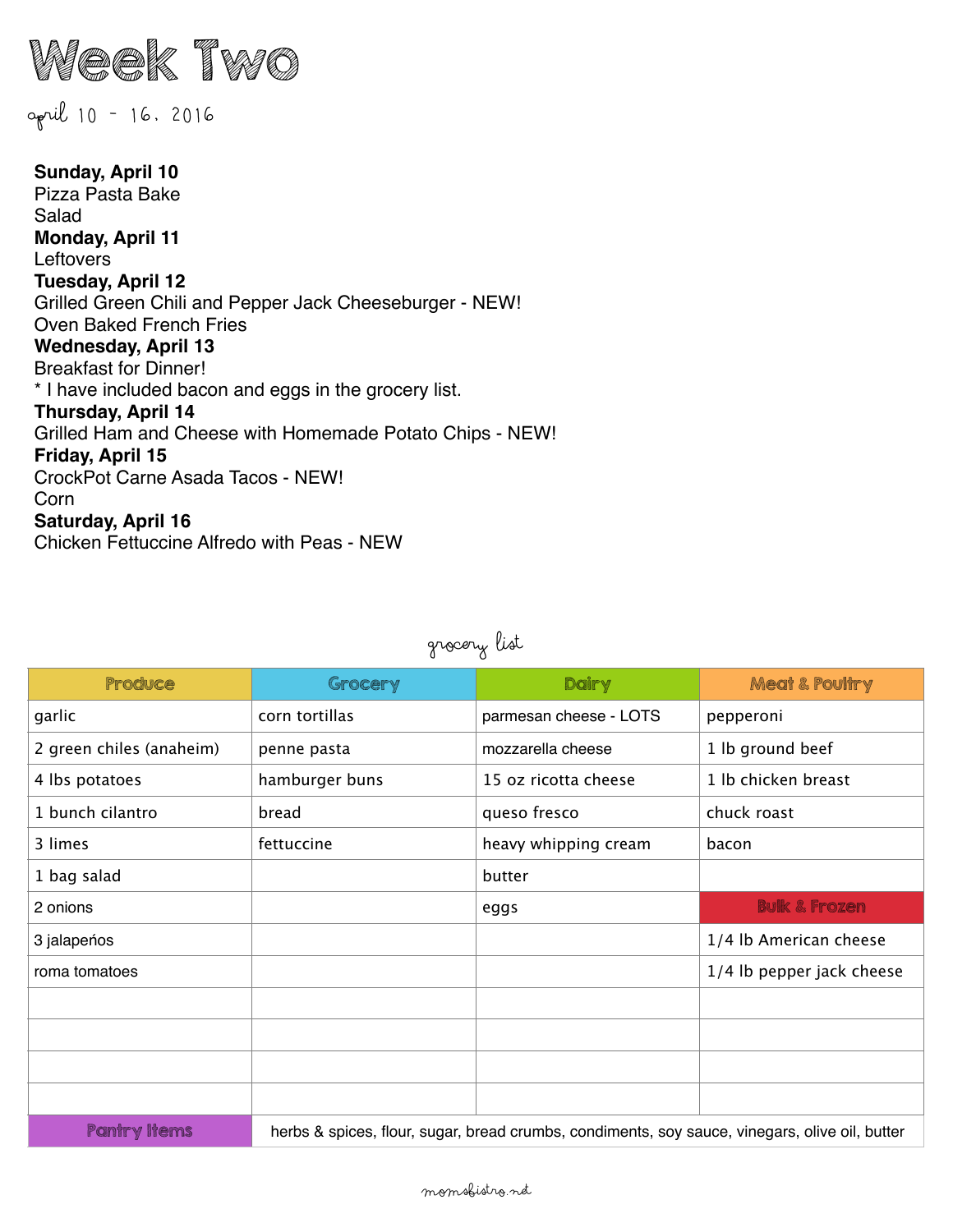

April 17- 23, 2016 **Sunday, April 17**  Herb and Garlic Baked Chicken \* Use leftover chicken for Chicken Cordon Bleu Casserole Glazed Carrots Scalloped Potatoes - NEW! **Monday, April 18**  Macaroni and Cheese **Broccoli Tuesday, April 19**  Chicken Cordon Bleu Casserole - NEW! \* Use leftover chicken from Herb and Garlic Baked Chicken Peas **Wednesday, April 20**  Leftovers **Thursday, April 21**  Meatball Subs \* Use leftover Spaghetti Sauce and meatballs Salad **Friday, April 22**  Homemade Pizza \* Mozzarella cheese and pepperoni included in grocery list **Saturday, April 23**  20-Minute Ground Beef Stroganoff Peas grocery list

| Produce              | Grocery                                                                                        | Dairy                      | <b>Meat &amp; Poultry</b> |  |
|----------------------|------------------------------------------------------------------------------------------------|----------------------------|---------------------------|--|
| 1 bunch parsley      | pasta                                                                                          | cream                      | whole chicken             |  |
| 1 head garlic        | velveeta                                                                                       | butter                     | 1 lb ground beef          |  |
| 1 lb carrots         | hot dog buns/rolls                                                                             | parmesan cheese            | $1/4$ lb ham - DELI       |  |
| $1 - 2$ lbs potatoes | yeast                                                                                          | shredded mozzarella        |                           |  |
| 2 onions             | egg noodles                                                                                    | sour cream                 |                           |  |
| mushrooms, optional  | cream of mushroom soup                                                                         | 1/4 lb swiss cheese - DELI |                           |  |
| 1 bag salad          |                                                                                                |                            | <b>Bulk &amp; Frozen</b>  |  |
|                      |                                                                                                |                            | Peas                      |  |
|                      |                                                                                                |                            | Broccoli                  |  |
|                      |                                                                                                |                            |                           |  |
|                      |                                                                                                |                            |                           |  |
|                      |                                                                                                |                            |                           |  |
|                      |                                                                                                |                            |                           |  |
| <b>Pantry Items</b>  | herbs & spices, flour, sugar, bread crumbs, condiments, soy sauce, vinegars, olive oil, butter |                            |                           |  |